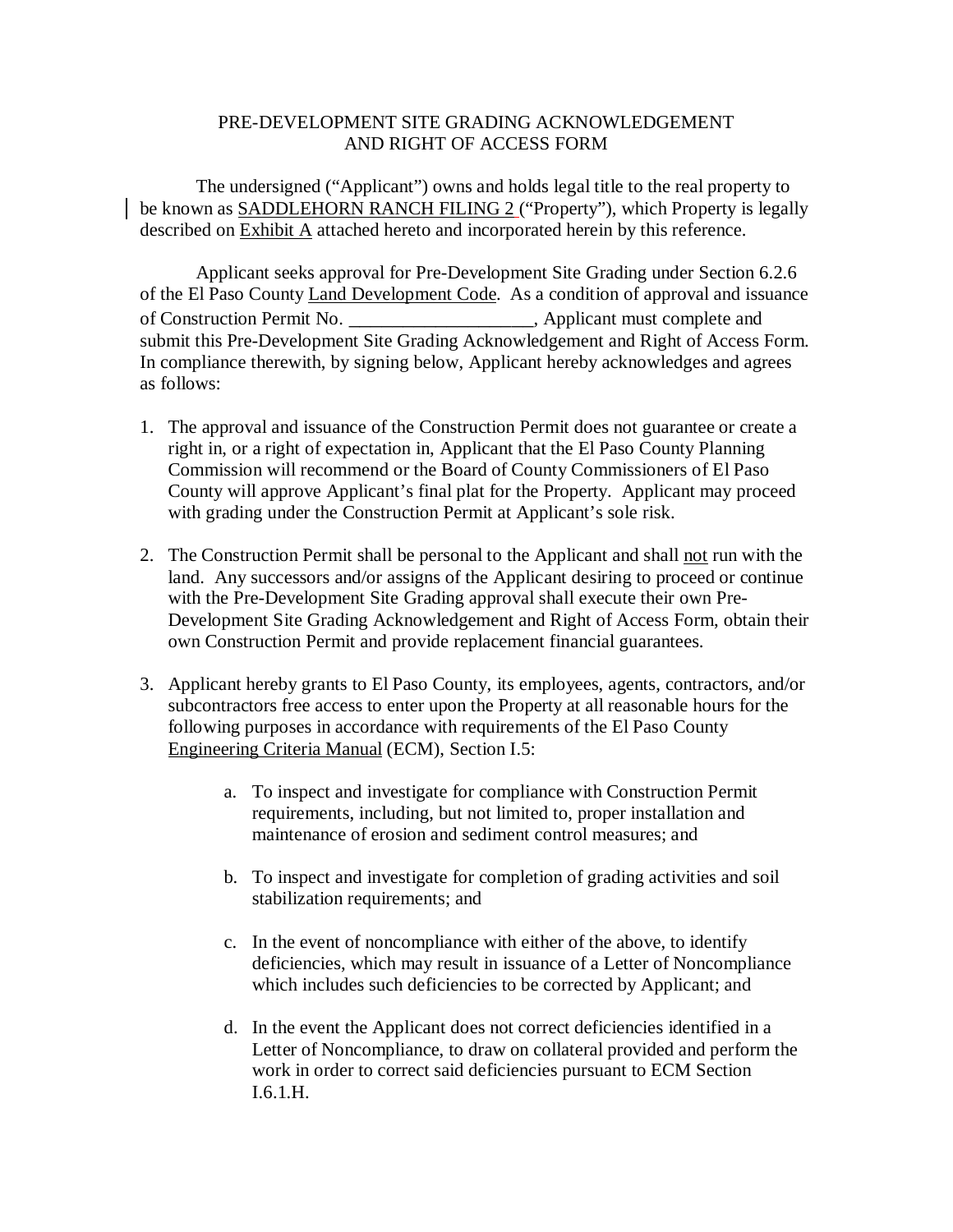- 4. To the extent allowed by law, Applicant shall indemnify, defend, and forever hold harmless the Board of County Commissioners of El Paso County, their officers, employees, agents, contractors, and subcontractors, from any and all claim, demand, action, cause of action, loss, damage, injury, property damage, personal injury, death, liability, duty, obligation, costs and expenses (including attorney fees) arising out of or related to such entry on the Property. Nothing in this section shall be deemed to waive or otherwise limit the defenses available to the Board of County Commissioners pursuant to the Colorado Governmental Immunity Act or as otherwise provided by law.
- 5. In accordance with ECM Sections 5.3.15 and I.4.1.A.3, Applicant is obligated to provide security or collateral sufficient to make reasonable provision for completion of the grading, erosion control and final stabilization measures, in the amount set forth on Exhibit B attached hereto.
- 6. Applicant is responsible for providing any renewals of collateral to ensure that there is never a lapse in security coverage. Applicant shall procure renewal/extension/replacement collateral at least fifteen (15) days prior to the expiration of the original or renewal/extension/replacement collateral then in effect. Failure to procure renewal/extension/replacement collateral within this time limit shall allow the County to execute on the collateral.
- 7. All of those certain grading, erosion control and final stabilization measures to be completed as identified on Exhibit B shall be constructed in compliance with the following:
	- a. All laws, resolutions and regulations of the United States, State of Colorado, El Paso County and its various agencies, affected special districts and/or servicing authorities.
	- b. Such other designs, drawings, maps, specifications, sketches and other matter submitted to and approved by any of the above-stated governmental entities.
- 8. All grading, erosion control and final stabilization measures shall be completed by the Applicant within 12 (twelve) months from the date of notice to proceed in the Construction Permit. If Applicant determines that the completion date needs to be extended, Applicant shall submit a written request for a change in the completion date to the ECM Administrator at least 90 days in advance of the required completion date. The request shall include the reasons for the requested change in completion date, the proposed new completion date, and prove collateral is in place to cover the extension time requested. The completion date for the Construction Permit may be extended at the discretion of the ECM Administrator. Failure to meet the original or extended completion date, as applicable, shall allow the County to execute on the collateral.